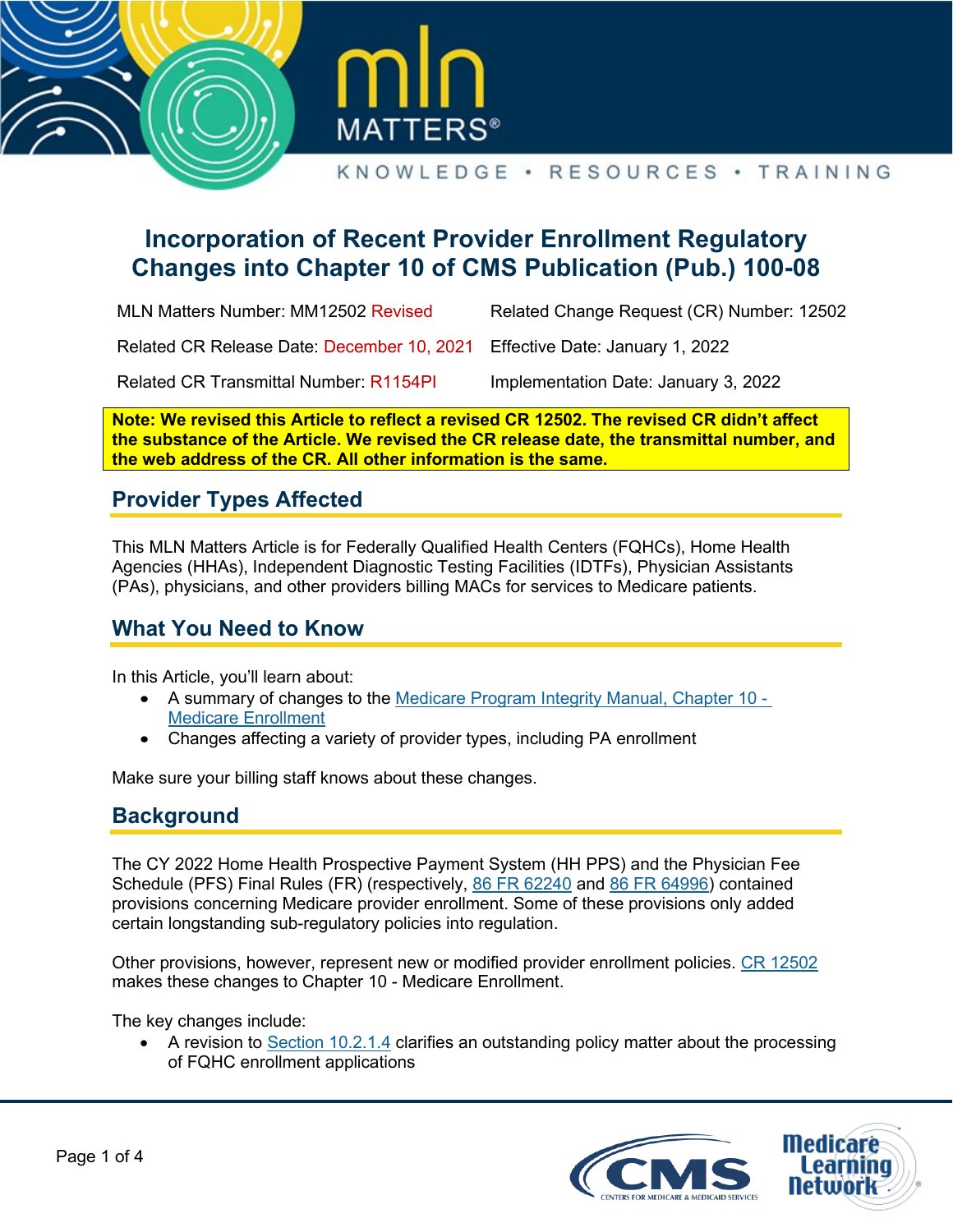- A revision to [Section 10.2.1.6](https://www.cms.gov/files/document/r11154PI.pdf#page=18) contains a clarification of one of the exceptions related to HHA ownership changes
- Revisions to [Section 10.2.2.4](https://www.cms.gov/files/document/r11154PI.pdf#page=27) provide policies regarding "indirect" IDTFs
- Revisions to [Section 10.2.3.12](https://www.cms.gov/files/document/r11154PI.pdf#page=39) provide that PAs may individually enroll in Medicare (for example, as a sole proprietorship, professional corporation). See the "PA Enrollment" section below for more information.
- Clarifications to [Sections 10.4.1.4.2 \(](https://www.cms.gov/files/document/r11154PI.pdf#page=42)Returns of Enrollment Applications) and 10.4.1.4.3 (Rejections)
- Clarifications to [Section 10.4.6 o](https://www.cms.gov/files/document/r11154PI.pdf#page=57)n reactivating billing privileges and [10.4.8](https://www.cms.gov/files/document/r11154PI.pdf#page=71) on deactivations
- Clarifications to [Section 10.6.2](https://www.cms.gov/files/document/r11154PI.pdf#page=79) about establishing effective dates of billing privileges for certain provider types as well as effective dates of certain enrollment transactions
- Information in [Section 10.6.12](https://www.cms.gov/files/document/r11154PI.pdf#page=83) talks about the timing for physicians and practitioners wanting to opt-out of Medicare

A number of other minor changes are in the revised Chapter 10, which is part of [CR 12502.](https://www.cms.gov/files/document/r11154PI.pdf) These changes appear in red print in the revised chapter.

### **PA Enrollment**

Note the following regarding PA enrollment:

- **CY 2022 PFS Final Rule Changes** -- Prior to January 1, 2022, Medicare made payment for a PA's services only to the PA's employer, not to the PA. That is, PAs couldn't individually enroll in Medicare to get direct payment for their services. This also meant that the PAs couldn't reassign their benefits to the employer, since the employer would be getting direct payment anyway. Under the CY 2022 PFS Final Rule, however, PAs may:
	- $\circ$  Individually enroll in Medicare (for example, as a sole proprietorship, professional corporation)
	- o Get direct payment for their services
	- $\circ$  Establish PA groups (for example, limited liability companies) by enrolling via the Form CMS-855B
	- o Reassign their benefits
- **Enrollment Policies** Beginning January 1, 2022, the MAC will continue to pay the PA's employer currently listed in Section 2(I) of the Form CMS-855I **unless the PA submits a Form CMS-855I that removes or changes the employer. It's the PA's responsibility to report or change this data (if it chooses to) via the Form CMS-855I.**

The following PA enrollment policies apply:

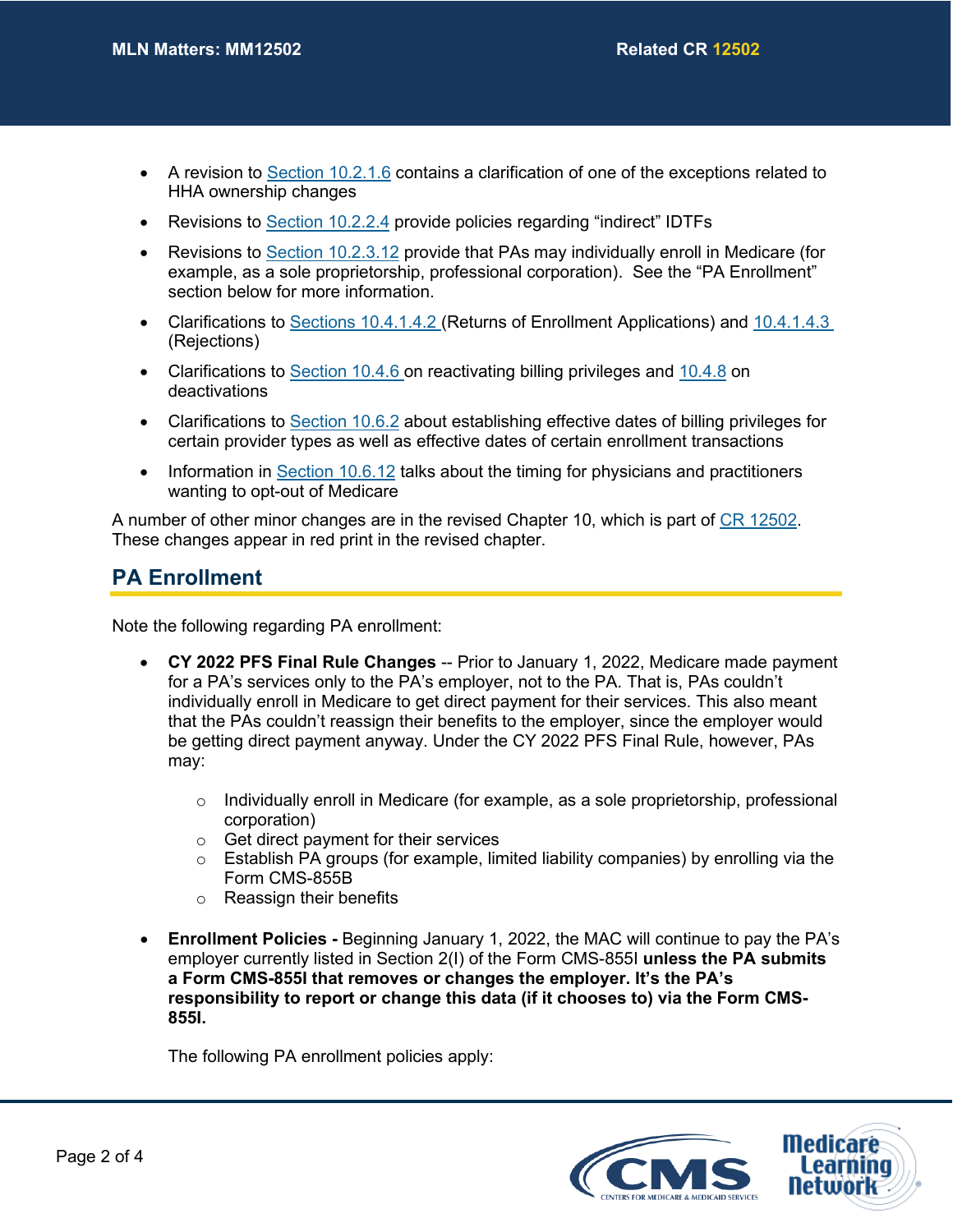- $\circ$  If a PA is initially enrolling in Medicare and won't reassign their benefits, they don't need to complete Section 2(I) of the Form CMS-855I. Payments will be made directly to the PA.
- $\circ$  If a PA is initially enrolling in Medicare and wants to reassign their benefits, the PA must complete Section 2(I) with information on the party getting the reassigned benefits. For the time being, Section 2(I) will effectively constitute a reassignment application, and the PA doesn't need to submit a Form CMS-855R to reassign benefits. We'll make reassigned payments to the party listed in Section 2(I), similar to how we previously paid employers for PA services. However, any reassignment must meet all CMS regulatory requirements. This means that the party you list in Section 2(I) must be eligible to get the reassigned payments.
- $\circ$  If a currently enrolled PA wants payments for their services to continue to go to their employer, the PA doesn't need to take any action.
- $\circ$  If a currently enrolled PA wants payments for their services to go to a different party, they must submit a Form CMS-855I that removes the previous party listed in Section 2(I) and reports the new one. This will effectively constitute a new reassignment arrangement. No Form CMS-855R submission is required.
- $\circ$  If a currently enrolled PA wants to get payments directly for their services, they must submit a Form CMS-855I that removes the party currently listed in Section 2(I).
- o PAs must submit a Form CMS-855B to establish a PA group.
- $\circ$  Although PAs may submit the applications described above prior to January 1, 2022, the effective date of the applicable enrollment transaction will be on or after January 1, 2022.

For more information on PA enrollment requirements, [find your MAC's website.](http://go.cms.gov/MAC-website-list)

#### **More Information**

We issued [CR 12502](https://www.cms.gov/files/document/r11154PI.pdf) to your MAC as the official instruction for this change.

For more information, [find your MAC's website.](http://go.cms.gov/MAC-website-list)